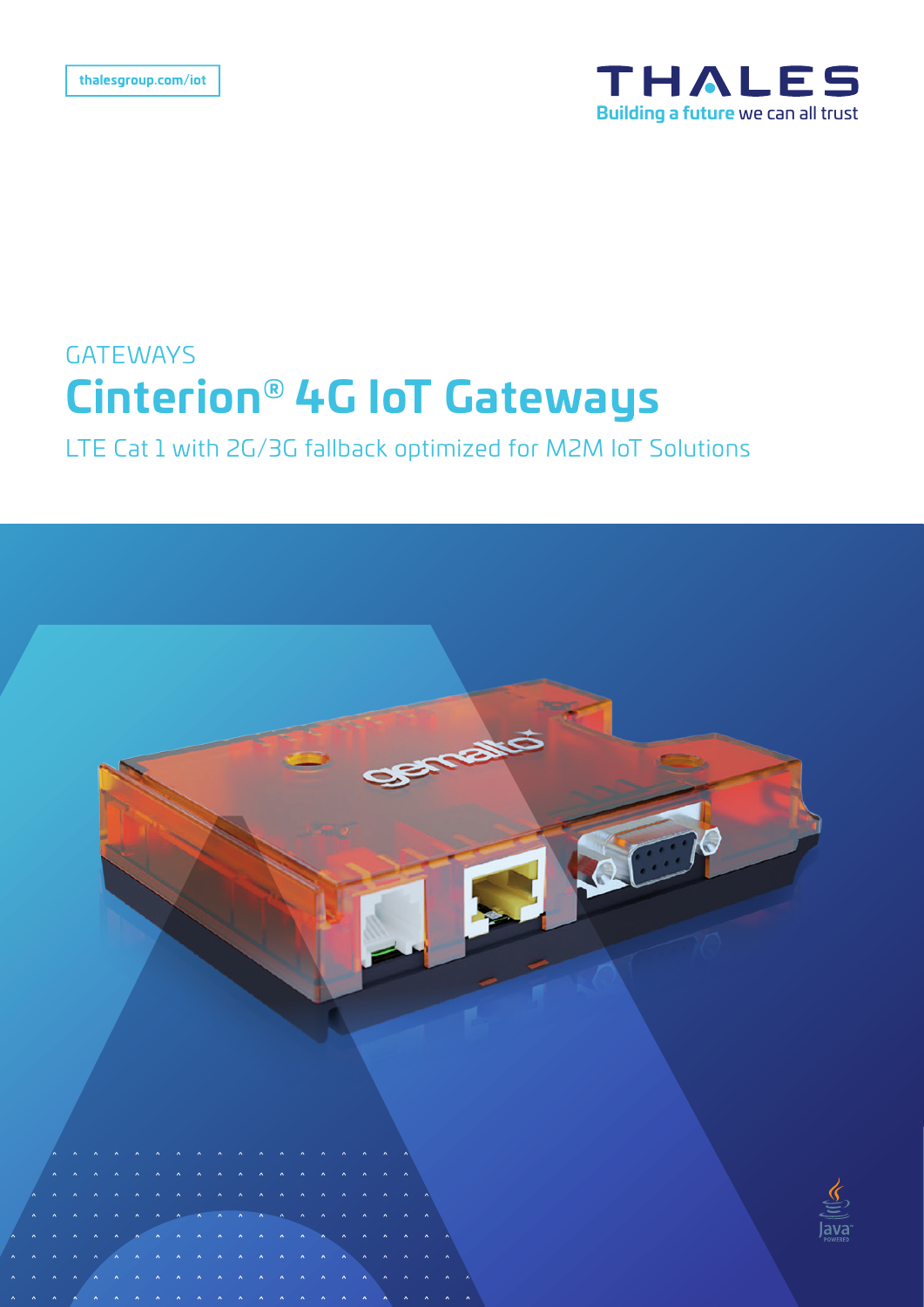# **Cinterion® 4G IoT Gateway**

LTE Cat 1 IoT Gateway powered by Java





Thales's new suite of Cinterion LTE Cat1 Smart Gateways brings new simplicity to M2M. Leveraging Thales's next-generation Java embedded technology, the plug-and-play solutions powered by the multi-band LTE Cat-1 basebands with seamless fallback to 3G and/or 2G enable secure wireless TCP/IP connectivity anywhere in the world for a variety of industrial applications such as metering, remote monitoring, transportation, security and many more. The Cinterion ELS61T gateways come in regional versions providing universal industrial interfaces e.g. Ethernet or serial RS232 are encased in a compact, unprecedented mounting

options. They provide first time IoT developers and small-scale implementers with a flexible, cost effective solution to quickly launch enterprise optimization solutions that expand the Internet of Things. Optional features include embedded component SIM (MIM) and a cloud based SensorLogic application enablement platform that enable out-of-the-box M2M communication reducing integration complexity and Total Cost of Ownership. Like all Cinterion products, the SMART 3G gateways come with full type approval (FTA) and are certified by the largest carriers worldwide.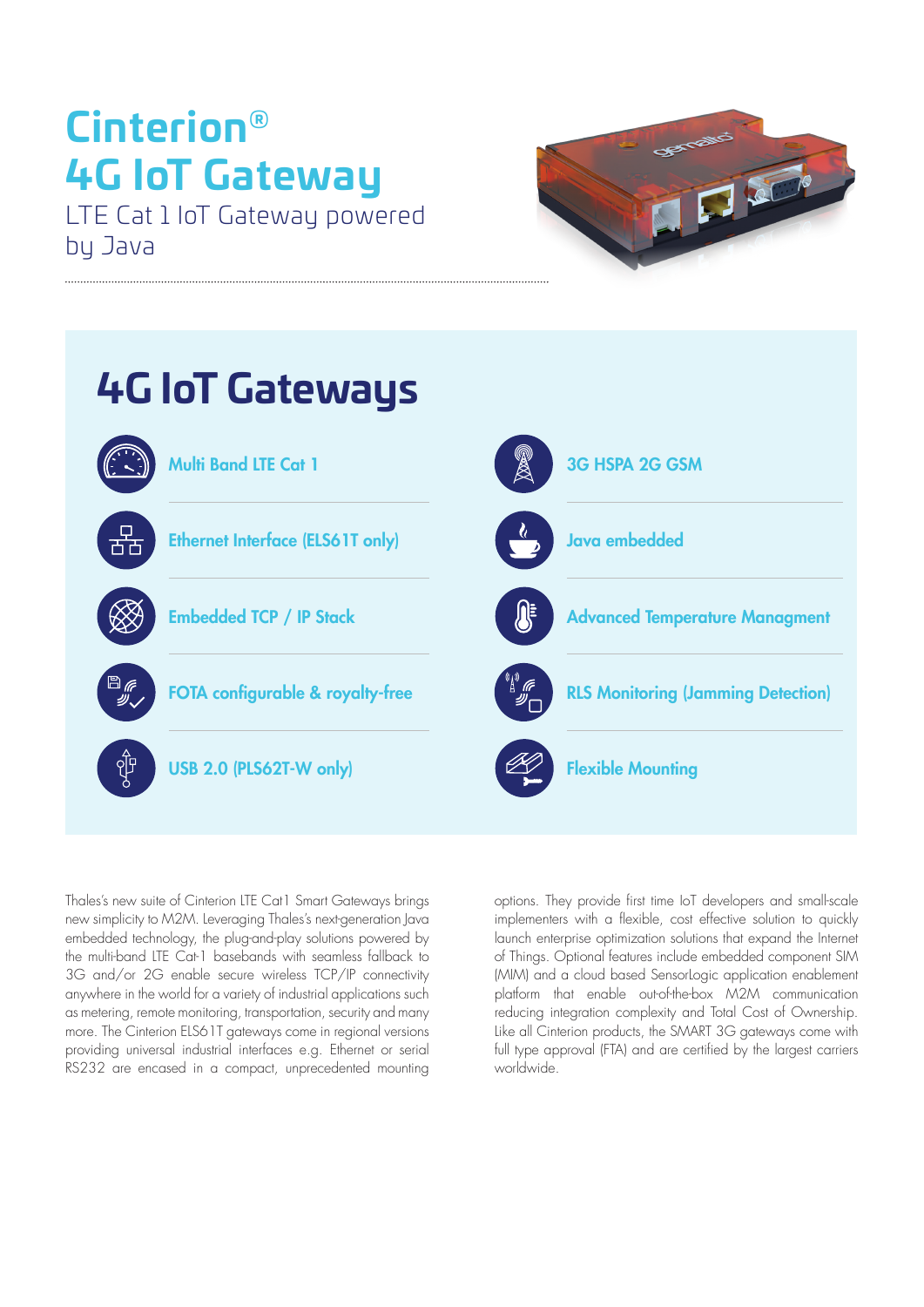## Plug-and-Play with Most Flexible Mounting



#### Plug & Play

ELS61 Gateway is a simple and reliable plug-and-play communication device that allows new M2M implementers to quickly connect their industrial applications using wireless technology. With very little integration and approval efforts, it provides a cost effective, swift solution for enterprise

Gateway Variants

optimization technology. Alternative Power over Ethernet (PoE) for the ELS61T offers two additional benefits: further cost savings and flexibility of device placement. Because PoE runs data and power together over the same cable to each device attached to the local area network (LAN), devices can be installed without additional power supply and without concern for the proximity to individual AC outlets.

#### Embedded Java™

Java offers easy and fast application development, a broad choice of tools, high code reusability, easy maintenance, a proven security concept, on-device debugging as well as multithreading programming and program execution.

#### Highly Flexible Mounting Concept

Encased in robust plastic housing, the miniaturized gateway works in virtually any application providing secure 24-7 connectivity. For quick and easy implementation, the gateway is compatible with a variety of mounting schemes including: IN rail mounting, C-rail mounting, Screw fixing or use of cable ties.

| Productname           | <b>Region</b> | <b>Ethernet</b> | <b>USB</b> | Java <sup>™</sup> | <b>Frequency Bands</b>                                                                        |
|-----------------------|---------------|-----------------|------------|-------------------|-----------------------------------------------------------------------------------------------|
| <b>ELS61T-E LAN</b>   | <b>FMFA</b>   | $\bullet$       |            | $\bullet$         | LTE (1,3,8,20,28), 2G Dual Band                                                               |
| <b>ELS61T-US LAN</b>  | USA (AT&T)    |                 |            | $\bullet$         | LTE $(2,4,5,12)$ , 3G $(2,4,5)$                                                               |
| <b>ELS31T-V LAN</b>   | USA (Verizon) | $\bullet$       |            |                   | LTE $(4, 13)$                                                                                 |
| <b>ELS61T-AUS LAN</b> | Australia     |                 |            | $\bullet$         | LTE (3,5,8,28), 3G (1,5,8)                                                                    |
| ELS31T- J LAN         | Japan         | $\bullet$       |            |                   | LTE $(1, 18, 19)$                                                                             |
| <b>PLS62T-W USB</b>   | Global        |                 | $\bullet$  | $\bullet$         | LTE (1, 2, 3, 4, 5, 7, 8, 12(17), 18, 19, 20, 28),<br>3G (1, 2, 4, 5, 8, 9, 19), 2G Quad Band |
| <b>PLS62T-W LAN</b>   | Global        |                 |            |                   | LTE (1, 2, 3, 4, 5, 7, 8, 12(17), 18, 19, 20, 28),<br>3G (1, 2, 4, 5, 8, 9, 19), 2G Quad Band |

Common to all are multiple GPIO's, RS-232, I²C and SPI via Weidmüller connector.

## Cinterion<sup>®</sup> 4G IoT Gateways Features

#### General Features

- **1** 3GPP Rel.7 Compliant Protocol Stack
- Mulit Band LTE Cat1 3G, 2G depending on variant
- I SIM Application Toolkit, letter class "b", "c", "e"
- **Control via standardized and extended**
- AT commands (Hayes, TS 27.007 and 27.005)
- **TCP/IP stack access via AT command and** transparent TCP services
- **Secure Connection for client IP services**
- I Internet Services TCP/UDP server/client, DNS, Ping, FTP client, HTTP client
- **PoE** Power over Ethernet, optional
- Supply voltage range 8 30 V
- Dimension: 115 x 86 x 26 mm (incl. connectors)
- **Neight: approx 130g**
- Operating Temperature: -30 °C to +65 °C

#### **Specifications**

- **LTE** Cat. 1 date rates DL: max 10.3Mbps UL: max. 5.2 Mbps
- **HSPA+ Cat.8 (ELS61-US) data rates** DL: max. 7.2 Mbps, UL: max. 5.76 Mbps
- GPRS Class 12 data rates DL: max. 85.6 kbps, UL: max. 85.6 kbps
- SMS text and PDU mode support